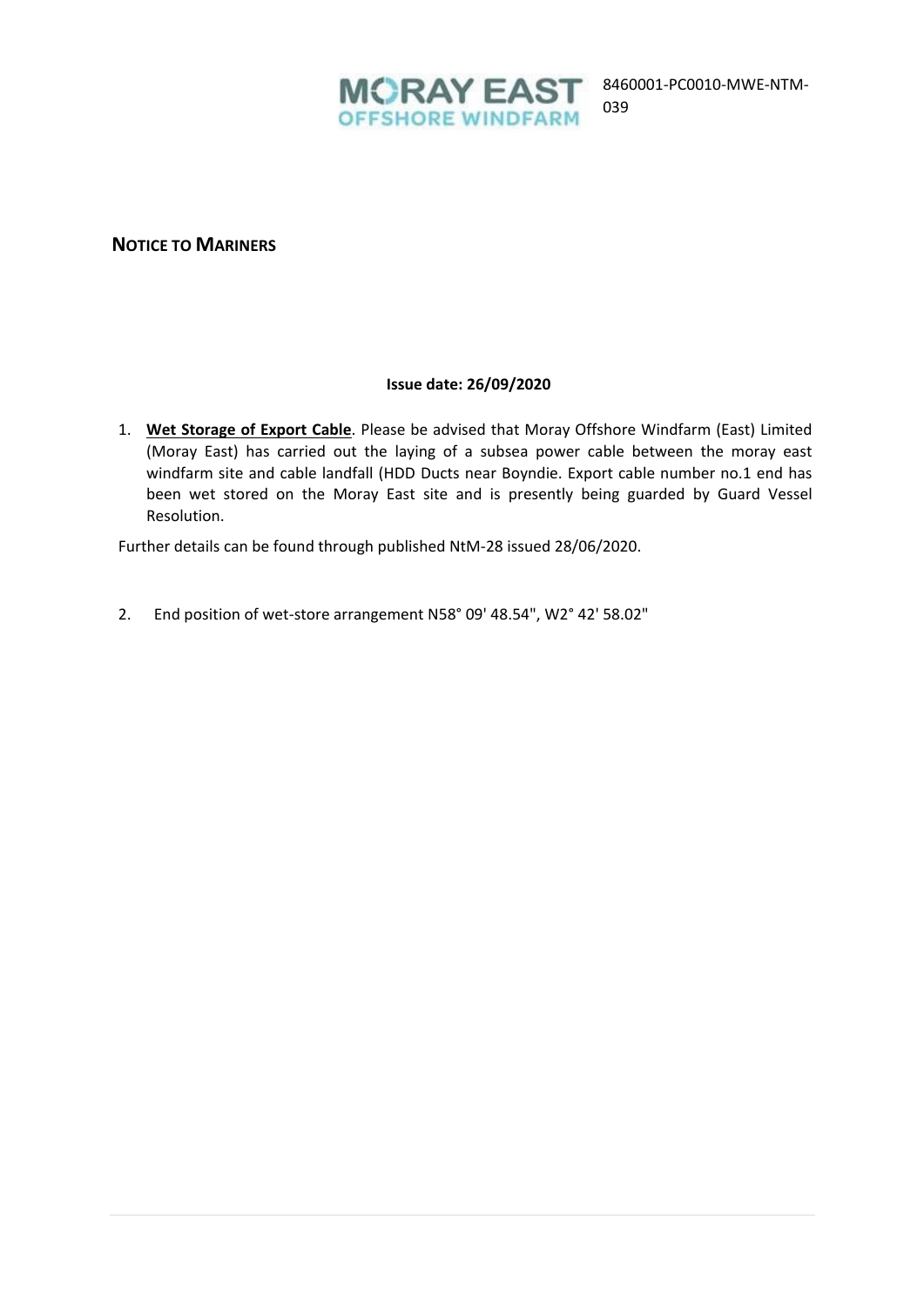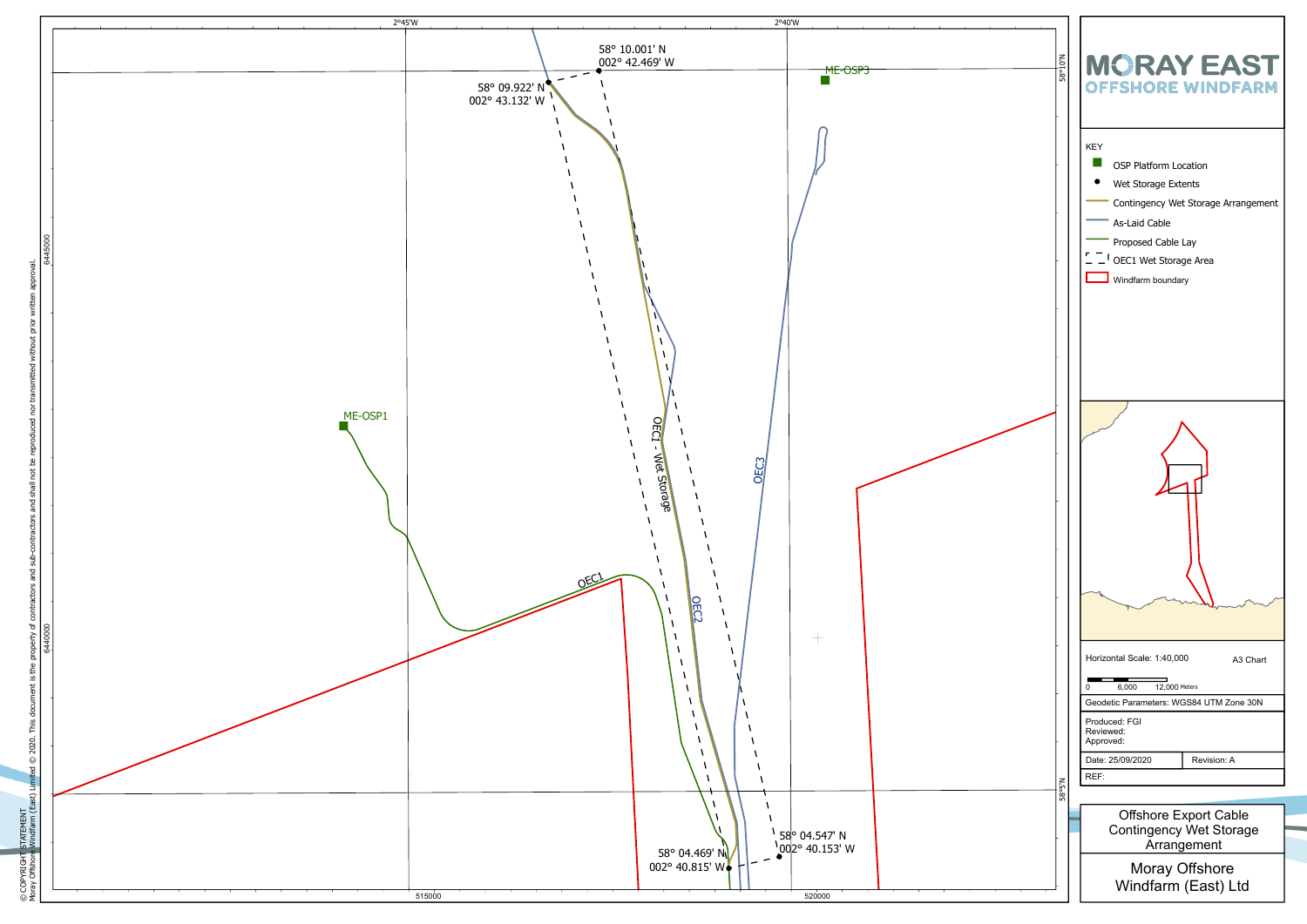

# **3. GV Resolution Vessel Details**

| <b>General Description and Dimensions:</b>                                                                                                                                                                                           | <b>Guard Vessel</b>                        |
|--------------------------------------------------------------------------------------------------------------------------------------------------------------------------------------------------------------------------------------|--------------------------------------------|
| <b>Call Sign:</b>                                                                                                                                                                                                                    | 2CBT4                                      |
| <b>MMSI:</b>                                                                                                                                                                                                                         | 235002260                                  |
| <b>On Board Contact:</b>                                                                                                                                                                                                             | Master                                     |
| <b>Offshore Manager / Party Chief:</b>                                                                                                                                                                                               | N/A                                        |
| E-mail:                                                                                                                                                                                                                              | resolutionwy@gmail.com                     |
| <b>Onshore Representative:</b>                                                                                                                                                                                                       | Marinecoordination.morayeast@morayeast.com |
| <u>State and collect the state of the state of the state of the state of the state of the state of the state of the state of the state of the state of the state of the state of the state of the state of the state of the stat</u> |                                            |



### **4. General Safety Advice**

Users should consider the contents of this NtM when passage planning under the associated requirements of SOLAS V Regulation 34 and continue to comply with COLREGS at all times as a priority. Further guidance to mariners transiting in the vicinity of UK wind farms is provided in MCA Marine Guidance Note 372.